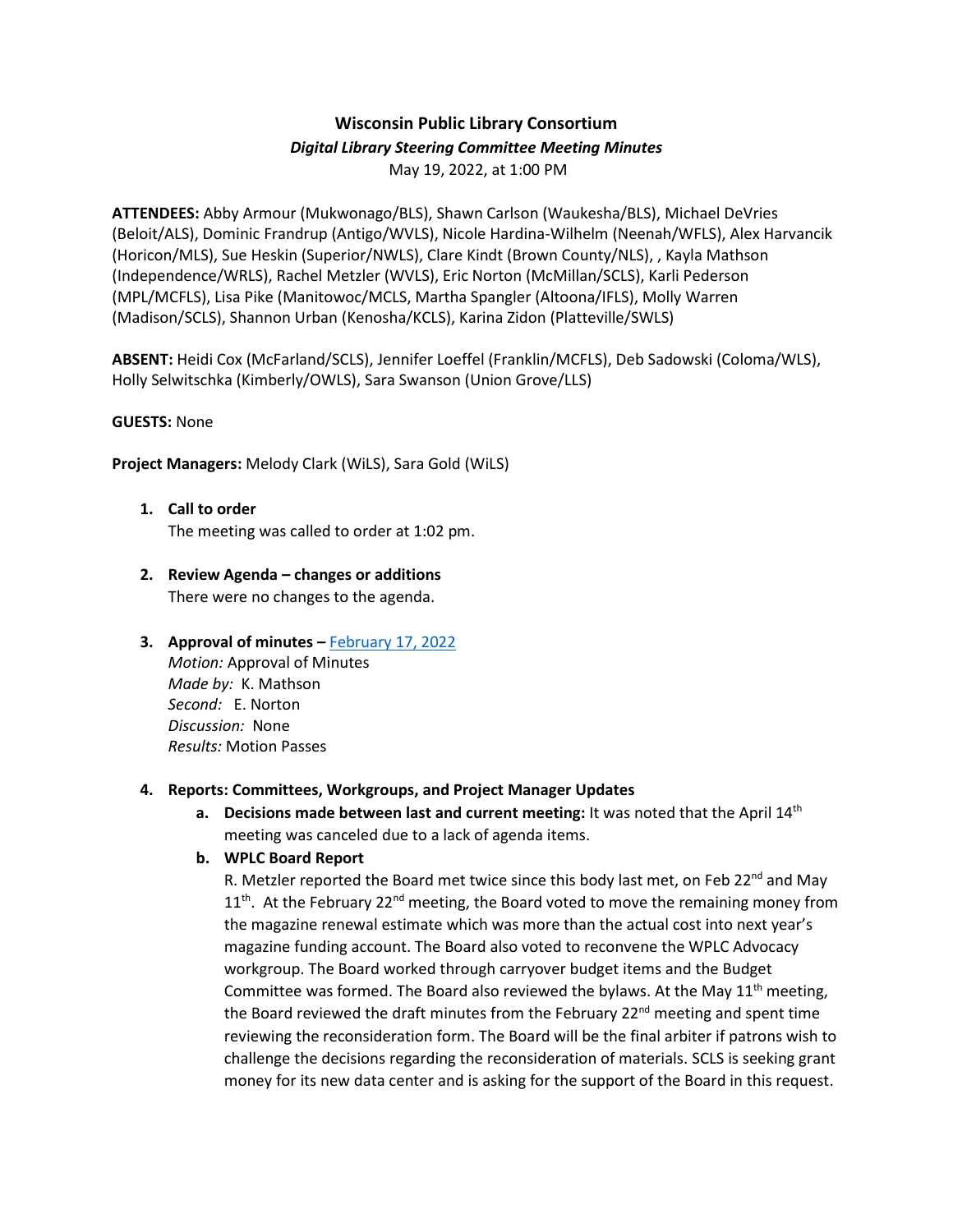### **c. Selection Committee**

S. Gold reported The Selection Committee met on May 5th and followed up on the suggestions made by the Selection Committee to the Steering Committee regarding changes to the Reconsideration Policy and the Collection Development Policy. Collection Updates from OverDrive include Blackstone Publishing is eliminating their 90 day windowing requirement for libraries of new release titles as of July 1, 2022. This means all titles, for libraries and retail will be available on the same street date. The committee also purchased 300 previously unowned titles at the end of April. Updates to Marketplace will be covered in a later agenda item. A review of the Diverse Selection Toolkit for April was done. The next diversity audit will be done in July. A review of progress on the weeding/deselection plan was provided. There are 3 phases to this process, and the first two are underway:

- 1st Phase: Audit of Automated Carts in February 2022
- 2nd Phase: Automated processes established with OverDrive to replace titles that are no longer available for purchase.
- 3rd Phase: Establishing review guidelines for titles by subject and other areas to make sure titles remain relevant.

The project managers requested a report of Advantage only titles to assist systems with making deselection decisions at the system and library level. Information sharing across selectors included a request for resources for titles on ADHD and Autism as well as Down Syndrome. Project Managers will be adding these to the Diverse Selection Toolkit. A question was also asked about the possibility of purchasing the Kindle format from Amazon in cases where the title is already owned in other formats; because of the sunsetting of the OverDrive App Kindle users can no longer read titles that are only in ePub format. The next meeting for selectors is July 14th.

## **d. Collection Development Committee**

It was noted an update will be given as agenda item 5. a.

#### **5. Ongoing Discussion Items**

# **a. Discussion and action: Collection Development Committee Recommendation**

At the February meeting and at the Annual Membership meeting the Digital Library Steering Committee and Board discussed the [recommendations.](https://wplc.info/sites/wplc.info/files/WPLC%20Collection%20Development%20Policy%20DRAFT%20REVISIONS%20March%202022.pdf) The DL Steering Committee made two recommendations for change which were incorporated. The group was asked if anyone had any questions or comments regarding the recommendations. There were none.

*Motion:* Move to approve the Collection Development Committee's Recommendations. *Made by:* K. Mathson *Second:* M. Warren *Discussion:* None *Results:* Motion Passes unanimously

#### **6. New Discussion Items**

**a. Update and Discussion: Reconsideration Form and Collection Development Policy Process**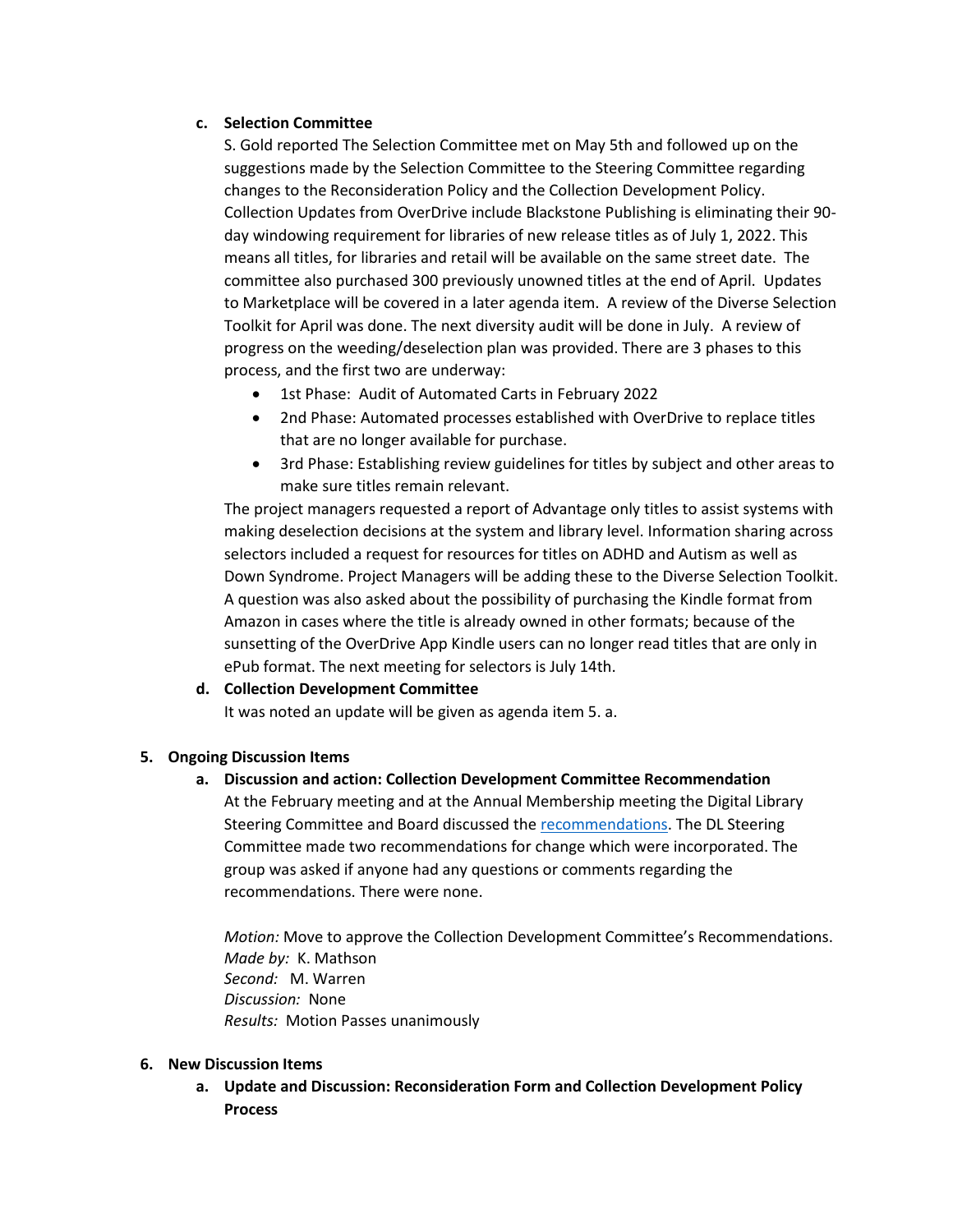At their last meeting, the Board approved the changes to the Collection Development Policy proposed by the Selection Committee and reviewed by this body and the Title Reconsideration Process with the addition of naming the WPLC Board as the final arbiter in the appeal process.

The group reviewed the updates to the form and the change to the Collection Development Policy as well as the new process, noting that the final approval will now go to the Board annually. A question was asked about how to standardize the request for page numbers as they are different in each format. A discussion about identifying characteristics occurred, with suggestions including percentage read, key phrases, chapter, and timestamp. The question on the form will be updated to include all examples.

#### **b. Update and Discussion: Local Videos**

OverDrive recently announced the removal of videos purchased through OverDrive (not Kanopy videos). There was a concern that libraries may have uploaded their own local videos into the system and that those would be removed as well. Project managers gave an update on this process noting that OverDrive has reached out to Bridges which is the only system with local videos on the OverDrive platform. Bridges has been given the information needed to move the content off the platform and will be working with Recollection Wisconsin as a new source to host the local content.

#### **c. Update and Discussion: OverDrive Hub**

As was mentioned in the Annual Membership meeting, OverDrive is rolling out a new library interface called the Hub. Project managers reviewed the three components:

- The Newsroom where Libraries will be able to share service announcements, branch updates, author events, surveys, fundraising activities and other library programs — all within the Libby app! This is something that we have been waiting and pushing a long time for.
- The Loop will provide new charts, reports, and dashboards of the library's digital collection activity.
- And lastly, Overdrive is making improvements to the Marketplace, which is the purchasing catalog for libraries. Improvements include a new "one shop" collection development tool that will display all available lending models and prices in one convenient location.

#### **7. Committee information sharing and questions**

C. Kindt shared that a patron in Brown County is receiving errant hold notifications for another patron and asked if any other system has experienced this. Winnefox had a similar issue and found it to be caused by two patrons having the same email address. It was suggested to verify that the app is up to date for the patron that is experiencing the issue.

The WPLC website has the recording and slides from the Annual Meeting and Board Meeting.